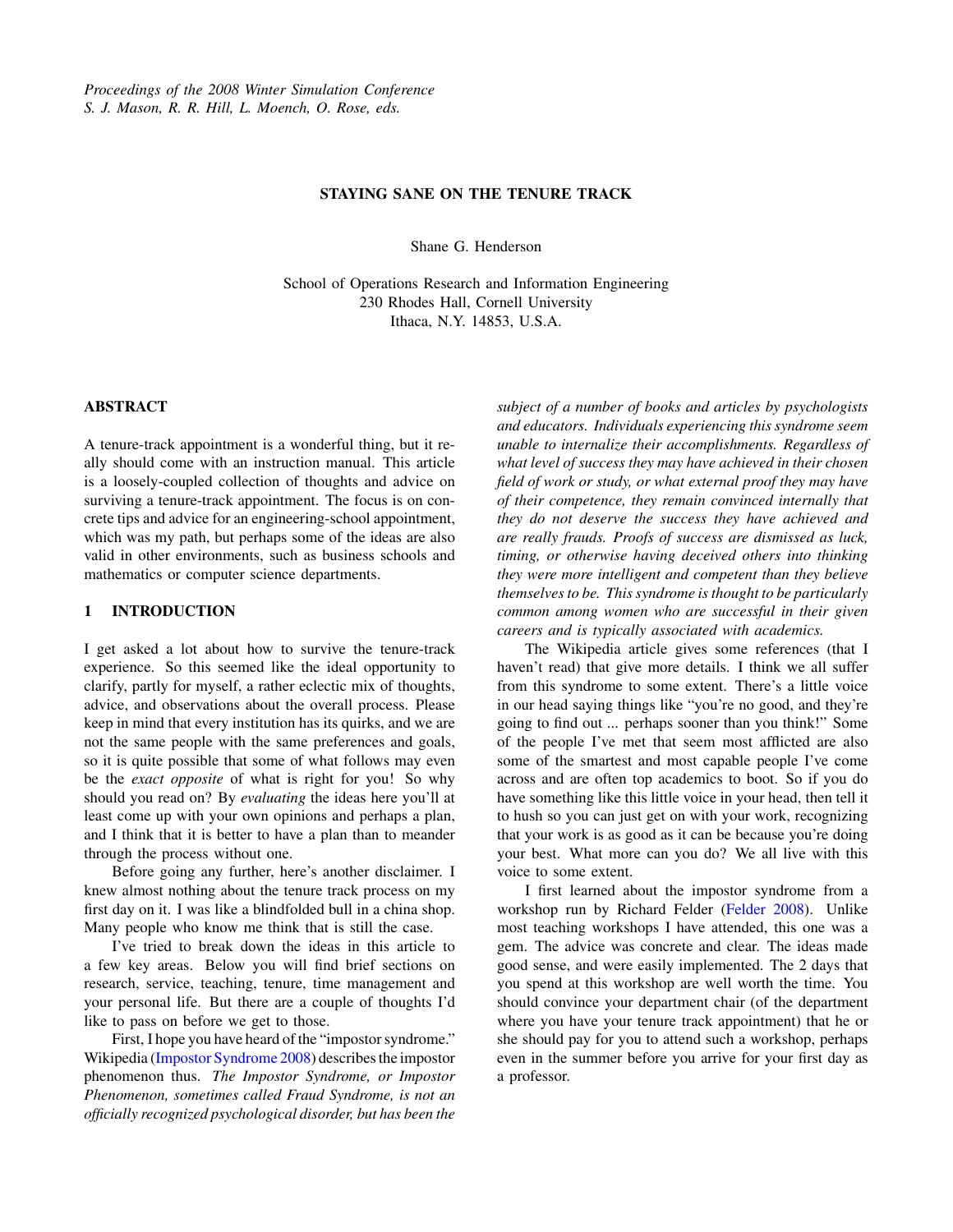### 2 RESEARCH

It is difficult to offer general advice on research, since it can be so personalized, but I'll give it a try.

Problem identification can be tough. Once you've published the papers from your thesis, where should you go next? Hopefully you've developed some momentum from your thesis that yields natural lines of inquiry, but that doesn't always happen. Reality is a great source of problems! You will see problems that people really care about. However, there are some provisos here. First, working with an organization can be time consuming because your contact(s) often change companies or are promoted to other areas. Second, companies often desire concrete products and the intellectual property that goes with them in return for sponsoring research. You do not want to become a software developer! Third, it is often the case that 90% of the progress in real problems is due to 1% of the technical tools that you may want to employ and/or develop. In my own work I have developed a relationship with an emergencyservices software developer. They share data with me, and I share algorithms and ideas with them. Another way to identify new problems is to talk to people in related research fields. You'll see simulation from a different perspective (the user's perspective) and learn about what they do. The growth in a mature field like simulation is almost always at it's interface with new problems and other areas, so this is fertile ground for innovation. For example, consider the work in financial engineering simulation.

To learn how to write research proposals, participate in an evaluation panel. The program officers at the National Science Foundation are always looking for faculty to evaluate proposals. Volunteer! You get to see how proposals are evaluated, and what can destroy a good proposal. Other funding agencies have varying methods of evaluation. Find out whether you can participate, and if not, try to at least *meet* the program officer to discuss your goals and what they are interested in funding.

Don't paint a topic as something it is not. How many times have you read a paper that says something like "... this stuff is important in manufacturing, telecommunications and health systems ...," gives no references to that assertion, and never touches those application areas in the paper? Math is math. Applied work is applied work. Work that provides insight provides insight. And all of these types of work have value. If you publish your work in the right places, then motivation will be much easier.

Don't get defensive when presenting your work. You've worked hard to develop your work to the point where you're giving a talk on it. So when the questions are asked, it is easy to become defensive. Instead, think about the work you are presenting as "the work" and not "your baby," and answer questions about the work in a matter-of-fact fashion. You'll be calmer and give more

reasonable responses. All work has weaknesses. Know those weaknesses, face up to them, and move on. You still think there is value in the idea, otherwise why present it?

Don't submit abstracts about work you haven't done yet. I've done this a few times, and most of the time the work doesn't work out the way I thought it would, and the result has been some nail biting while I tried to shoehorn the work to fit the abstract. If you really do need to submit an abstract before you've done the work, then make the abstract vague enough that it will fit work you've already done so you have a "fall-back plan."

Publish in the right place. You will face pressure to submit to *Operations Research* or whatever the leading journals are in your speciality. Resist this when the fit isn't right. Instead, submit to the journal you think is most appropriate. For example, I have done some work on radiation therapy planning for cancer treatment [\(Chu et](#page-5-2) [al. 2005\)](#page-5-2). We published that work in a journal targeting radiation-oncology physicists and treatment planners. It is then far easier to write the paper because there is a match between audience and content. In follow-up work we are studying why some of the engineering tricks we used in that paper appeared to work. The follow-up work is yet to be published, but may be more suitable for an Operations Research audience. Of course, you do need to ensure that your work reaches the people who will write letters for you at tenure time. By presenting your work at conferences, potential letter writers will have a good idea of what you've been doing, and how it matches with their interests.

# 3 SERVICE

You'll notice that all of the points below relate to *external* service, i.e., service to the profession, rather than within your department. That's intentional, because this kind of service is the most important, and the kind of service you should focus on. Do your best to keep your internal service at a minimal level that is still considered reasonable in your department. Internal service will not get you tenure!

Volunteering really is fun! I had an absolute blast working with Russell Barton (he was the program chair and I was coordinating the editorial team) on the 2007 WSC Proceedings. Towards the end we were prone to fits of hysterical laughter when we heard of the latest deadlines, and the antics of untamable authors. But save large-magnitude service roles for after tenure! Nobody (in their right mind) expects you to take on huge service roles before you have tenure. And if your head-of-department asks you to do so, question whether this is one of those times when you should maximize marketability (see Section [5\)](#page-3-0) and say no.

Take on small roles that help you to meet people, but don't swamp your time. Being newsletter editor or secretary of INFORMS-Sim are good examples. Similar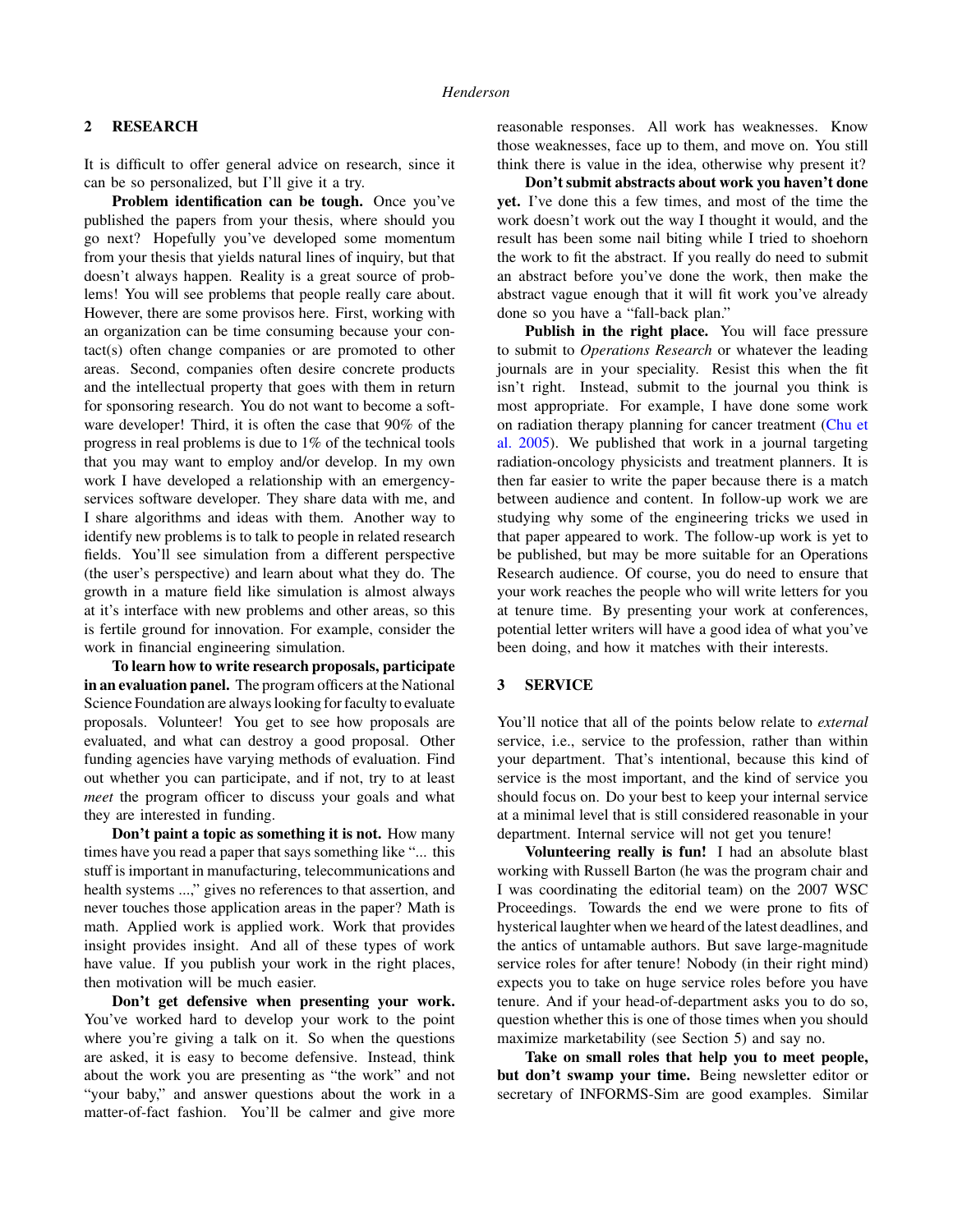roles may be available in other professional organizations. You might also organize tracks or mini tracks at conferences.

Do referee reports immediately or don't do them at all. This advice came to me from some of Paul Halmos's writings. The request will just fester on your desk for 3 months nagging at you, and in the end you'll spend the same amount of time on it as if you started right now. So do it now and clear the air. The one danger here is that you could end up doing *lots* of referee reports. So keep track of how many you are doing, and limit the number you do in any given year. I think that 10 a year is plenty. If you can keep the number below that then well done!

Be kind with your referee reports. We've all received nasty reports that cut to the core. Don't be one of those small people who finds pleasure in making someone else squirm. Remember that the editors you are working with, who are higher in the "academic food chain" will read your report, and part of their opinion of you will come from that reading. This does not mean that you should accept all incoming papers. You must give an honest evaluation, but you can be constructive or destructive. You have probably already seen examples of both types of reports, so you have examples to learn from.

Do a good job of refereeing. In other words, ensure that your referee reports have more content to them than a couple of useless paragraphs saying something vague like "The problem seems poorly motivated." My view of a good report is that you've checked 3 main questions. "Worthwhile? New? True?" In other words, first check that the contribution is something that some readers of the journal will want to read. Second, ensure that what is being written has not been done before. Third, check the mathematics to ensure that what is claimed is, indeed, true. Check these questions in sequence. If any fail the test, then *stop right there.* There is no need to check correctness of an article that is of no interest to a particular journal. Remember that it is *not your job to correct typos.* Which reports do you find more helpful? Ones that give a laundry list of spelling mistakes, or ones that suggest alternative proofs, other ideas to investigate and reorganization of material that doesn't flow well? If there are lots of grammatical errors, then say "There are many grammatical errors that need revision, e.g., ..." and give a *single* example.

Once you get tenure your service load will double. So enjoy the freedom from service you have now.

# 4 TEACHING

I have had teaching roles at the University of Auckland, the University of Michigan (Ann Arbor) and Cornell University, and at all 3 places I have had large classes to teach. Large classes pose special challenges that will hoover up time if you let them. You may also find the panels on teaching of simulation at recent Winter Simulation Conferences helpful;

see, e.g., [Freimer et al. 2004.](#page-5-3) Here are a few strategies that have helped me keep organized and sane in large classes.

Be as organized as you can. Students will forgive almost anything else if it is clear to them that you are doing your best to deliver a quality class to them. This means showing up on time, *ending* on time, having a logical flow to the topics of the course and so forth.

Say no to week-long teaching-improvement workshops. (Except the 2-day workshops run by Richard Felder; see Section [1\)](#page-0-0). You have already had approximately 20 years of education, during which you have had plenty of examples of good and bad teaching to learn from. Figure out the signal in the noise and emulate the good things.

Assign a teaching assistant (TA) to handle all administrative homework queries. Give the TA general guidelines, e.g., a policy on late homework, and on regrading homework. Then forward any such queries to that TA. You must then support that TA when they have to make judgements in grey areas.

Allow regrading of homework. Grading mistakes will happen, so you need a policy on regrading of homework. I have students submit a written request to my homework TA by a certain deadline. The *entire* homework, and not just the disputed portion, is regraded. You must be consistent with the grading scheme for the homework, but you can ensure that the regrading is stringent, so that the typical result is that grades go down slightly. This discourages the "one-point wonders" from soaking up your TA's time, and means that the cases that are brought to light are usually valid ones.

Be extra careful in wording homework and exams. Each minute spent in preparation saves 30 minutes and some stress later on.

Prediction: exam makeups will be a nightmare. I have tried all sorts of things here. You can trust students not to communicate the details of the exam between the makeup date and the actual exam, but I have been "bitten" with that policy. You can do oral makeups (which soak up your time), you can hold multiple exams through the semester so students can drop one exam (they still beg for makeups), and you can tweak the single exam slightly for makeups (still leaving the possibility of communication of some sort). The best I have been able to come up with is that when I first offer the course I write 2 exams. One is the standard exam for that year, and the other is the makeup exam. I *collect* the makeup exams and don't return them to students. Students have the right to *review* their makeup exam in my office, but I don't return them. These I keep confidential and reuse them. Otherwise you are doomed to write multiple exams forevermore, or to worry about honor code violations forevermore. Each year you only have 1 exam to write, and you also offer makeups.

Prevent post-exam editing. Some "creative" students will attempt to revise exams that have been handed back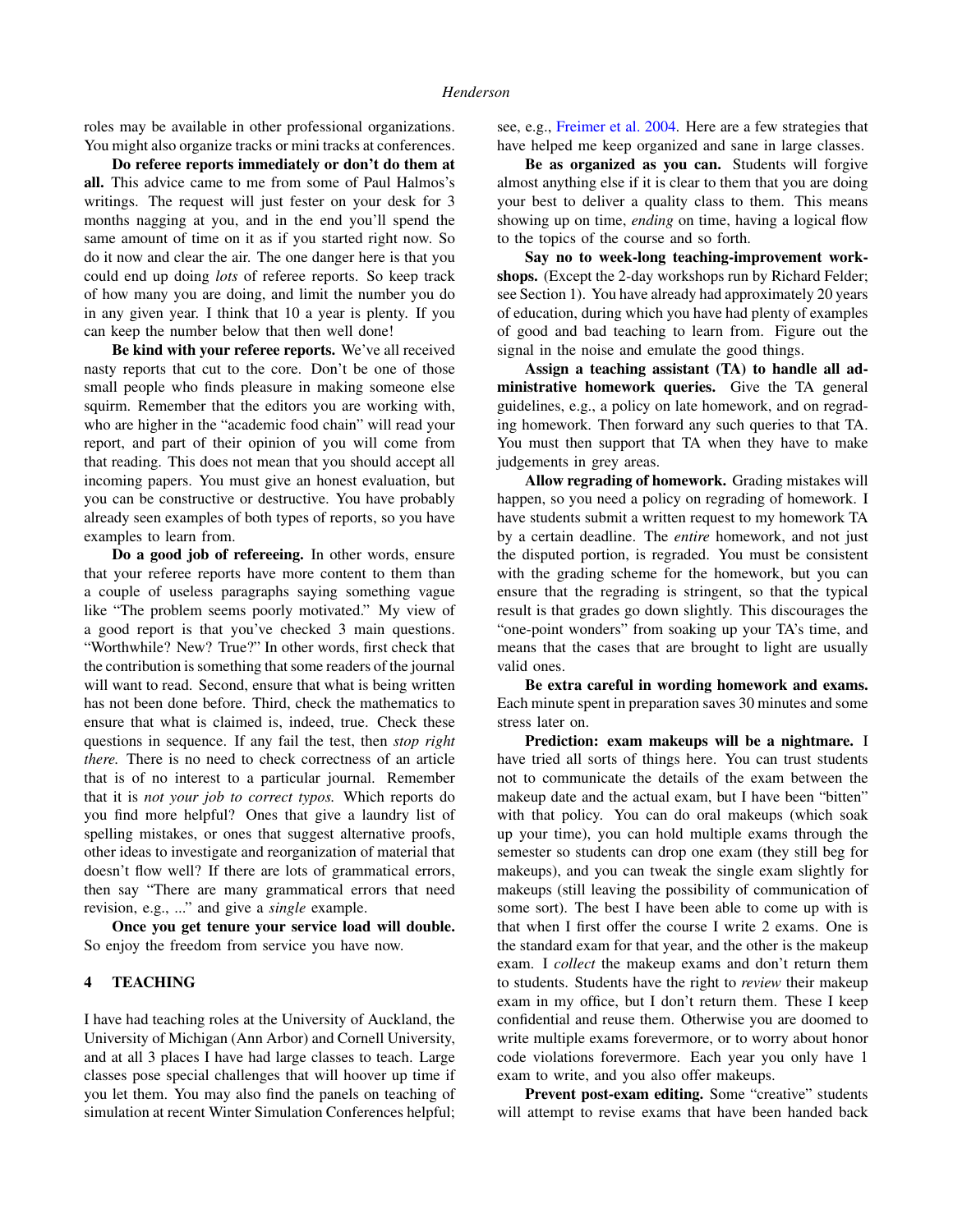and claim a grading error. Either have someone scan in all, or a sample, of the exams before returning them, or allow students to review their exam in a controlled environment but don't hand exams back.

Use a grading scheme that allows for improvement over the semester. If students "bomb" on the first midterm exam, then you still want them to strive to understand the material. So use a weighting scheme that allows them to recover from a bad day or two.

Don't take what students say personally. It is natural to feel defensive about the course content, your teaching style, etc. Try to think of criticism received from students through evaluations or otherwise as not being directed to you, but rather to the course. That way you can deal with that criticism constructively, even if it is not intended to be constructive. In any case, *avoid taking offense* as the outcome will simply be that you become offended, and those few students who want to frustrate you will have won. This comment especially applies to dealing with honour-code violations. Deal with these calmly and don't take it personally. Otherwise such discussions become more unpleasant than they need to be. And with teaching evaluations, disregard the least pleasant comments. Usually these come from students with an axe to grind and are unlikely to be helpful.

Make the classroom a "safe place" for asking questions. It is intimidating for students to ask questions in class. So ensure that students feel as comfortable as possible asking questions. So when you get questions that seem poorly thought through or going nowhere, try to transform the question into something better and answer the transformed question.

Avoid email. If you answer long email queries with long emailed answers then you will never see daylight again. Explain that you reserve the right to reply to emails with the words "office hours," meaning that the student should come to someone's office hours. And explain why you do this in the first lecture of the class! I restrict myself to one-sentence answers for class emails.

# <span id="page-3-0"></span>5 TENURE

Let's state, from the outset, that tenure is a *good deal*. Here are some overarching thoughts related to the process of getting it.

Don't make it your over-riding goal. If your sole goal in life is to get tenure, then what happens after you get it? Tenure is a means to an end, namely the freedom to work on whatever problems you wish. In many ways it is like funding. Funding is nice to have, but in the end it is a means to the end of doing research.

Don't be in a hurry for tenure. Most departments attempt to shelter their junior faculty somewhat from service work, such as admissions committees and so forth. Also,

senior faculty serve on more editorial boards, evaluation committees, and so forth. So enjoy the extra emphasis you can place on research and teaching pre-tenure. Committee work looms!

A postdoctoral position or visiting position can be a great starting point. Think of these types of positions as a reprieve from the ticking tenure clock. They give you a chance to see and work on new problems. They are not the second choice that they may seem. I spent two years back in New Zealand working at the Department of Engineering Science, during which I started working on emergency services planning and call-center staffing. That experience formed the basis for an NSF CAREER proposal when I returned to the USA and I have continued to work in these areas since that time. The experience heavily influenced my career and helped me keep a tenure track in perspective, as discussed next.

Keep the stress under control. Yes, a tenure-track appointment can be stressful, but there are some simple things you can do to keep things in perspective. First, realize that you can be valued elsewhere. Your skills are in high demand in many industries, and there are many other universities that would love to have you as a faculty member. So it would not be the end of the world if you didn't get tenure. Essentially, just know that you can be valued elsewhere. Second, try to get into the mindset that you get to do what you are doing until the tenure review, at which point there is a chance that you will get the happy bonus that you will receive a ticket to do this for your remaining working life! Here tenure is viewed as a nonnegative *bonus*. The default you have in mind is that you will *not* get tenure. Yes, this is simply a mind game, but I found it helpful pre-tenure.

Be who you want to be. Once you accept a default of not getting tenure, it frees you to concentrate on things that you want to do. It also prevents you from pretending to be someone you are not, which will probably just make you miserable for 6 years. And keep in mind that if you pretend to be someone else for 6 years, you may just turn into that person!

Keep that flywheel turning. No matter how healthy your mindset, you will still have the odd difficult day. Perhaps it's a scathing referee's report (we've all had them!), or perhaps a less-than-stellar teaching evaluation. A *flywheel* is a heavy wheel that takes effort to get turning, but once turning is also hard to stop. I have a mental flywheel that keeps my spirits up on those difficult days. It slows down a bit on difficult days, but speeds up when the odd success comes around.

Be visible. It is far easier for tenure-letter writers to give you a strong recommendation if they know you and your work. So go to conferences and present your ideas.

Maximize marketability. If there are other departments in the world that want to hire you, then your own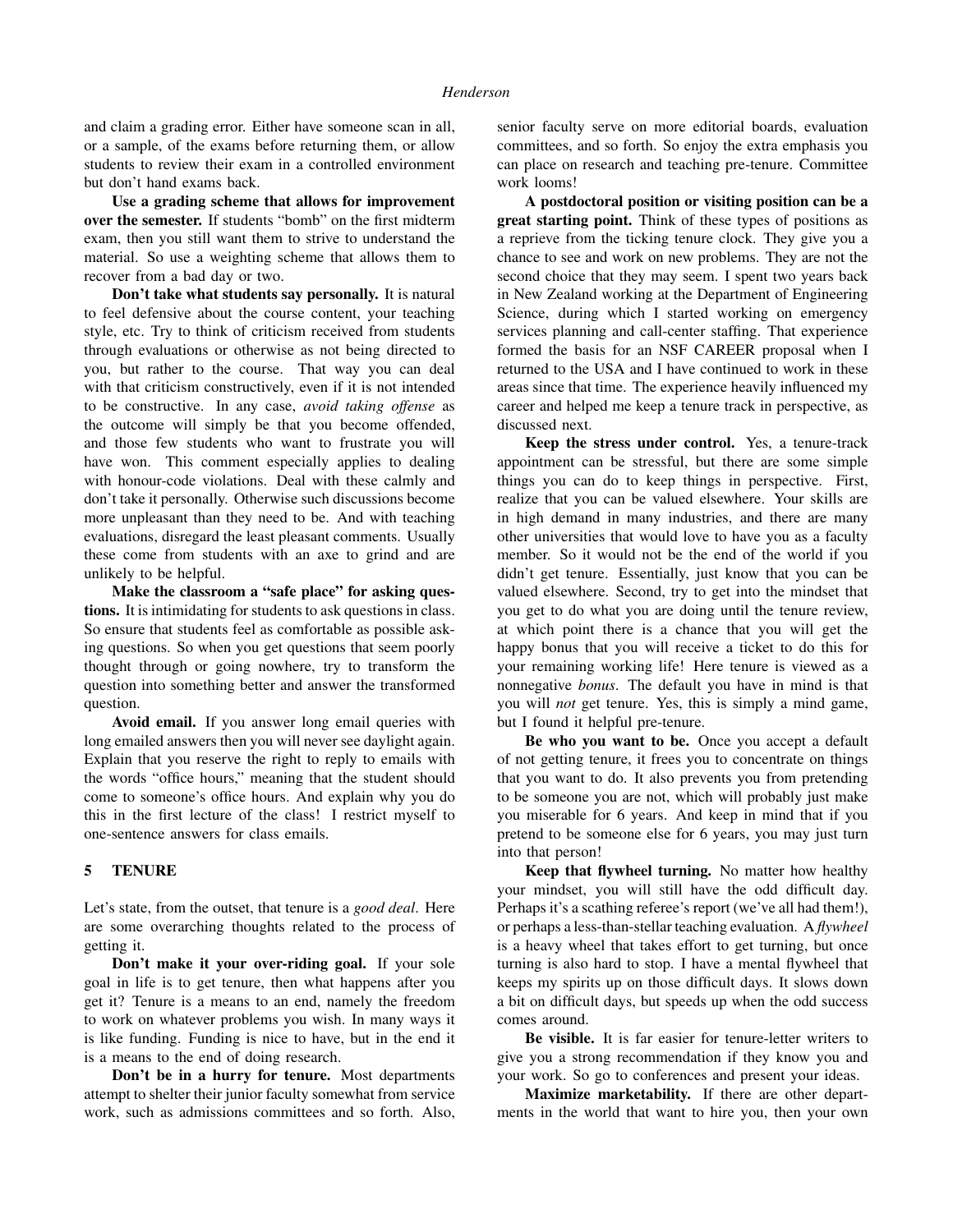department will be more likely to want you to stay. So make sure that you please your professional community perhaps even above your local community. This means taking on external service roles before internal service roles. For example, being an associate editor for a good journal is probably more important than serving on the admissions committee! As another example, suppose the dean of your college looks favourably on faculty that write textbooks. Should you drop your research to write one? It may help locally, but will your tenure-review letter writers appreciate the textbook as much as the research you could have done instead? And will that dean still be running things when you come up for tenure?

## 6 TIME MANAGEMENT

What is this topic doing in a discussion of the tenure track position? Time management is a huge deal. You need to manage your time effectively, because it is your most precious resource. There are many people far more qualified to speak on this topic than me. For example, see the talk [\(Pausch 2007a,](#page-5-4) [Pausch 2007b\)](#page-5-5) by Randy Pausch who, at the time he gave the talk, was dying of pancreatic and liver cancer. I highly recommend this talk.

OHIO: Only handle it once. This is the "holy grail" of time management. When you get mail, be it email or snail mail, deal with it at once. It is tempting to put trickier decisions off, but if you aren't going to get further information on the decision, then why defer it? Of course, for decisions with large consequences you may want to take more time, but for things like junk mail, university administrivia and so forth, you should not handle the item twice.

Learn to say "no."

Learn to say "that sounds important, but I'm sorry that I cannot devote sufficient time to do the job well at the moment."

Learn to say "I'm sorry, but my portfolio of commitments is full at this time." Yes, this is the third time you have heard this point. It is *that* important.

Keep a to-do list. This will help keep you on track. When you finish some activity during the day then you have somewhere to turn to see what is next. It also gives you a place to put pointers to emails related to tasks, so you don't re-read those emails 100 times. My to-do list is organized by importance and urgency, as recommended by Randy Pausch. I also include a due date for some items.

Keep a calendar. When I first started on the tenure track I kept forgetting appointments. You will not be able to keep everything you need to remember in your head. Pick a calendar tool and use it. For a long time, my calendar was a spreadsheet. It doesn't matter what tool you use just pick one and use it!

Don't use your email inbox as a to-do list. When you do this, you re-read emails many times before you act on them. So you waste time. And when you have to put some things off while they are still in plain view they just eat at you.

Accept that sometimes your progress will be limited. In the first year of a tenure-track position you are unlikely to get much new work under way because you are too busy publishing prior work, writing grant proposals, developing new courses and getting used to your new environment. Accept that. Similarly, there will be days when you have so many appointments that you won't get much research done. So be it, as long as those days aren't too numerous!

Find the work mode that works best for you. Many people like to have large blocks of time to work on things. I prefer a more broken-up schedule where I work on things for an hour at a time. Bruce Schmeiser is nocturnal. Find what works for you!

Don't discount in time! If someone asks you "can you do *x* in 2020?" your thoughts might go like this. "2020 is years away. My calendar is clear in that year, *of course*. Sure I can do this. How bad can it be?" Here you are making the mistake of discounting time in time, just as we can and should discount cashflows in time. You should instead ask yourself whether you would agree to the request if it were to happen next year. Will you really have time to do what is asked without working 90 hour weeks?

#### 7 PERSONAL LIFE

Keeping a satisfactory balance between work and home is a constant struggle, at least for me. At times I feel in control at work, only to feel guilty about not spending enough time with my family, and at other times the situation is reversed. Here are some thoughts about maintaining that balance and keeping stress at bay.

Find a hobby that forces you not to think of work. I enjoy going to the climbing wall at Cornell. It is hard to think about referee reports when you are clinging to a tiny hold 25 feet above the ground with burning forearms. I call this fun. And I feel incredibly relaxed after a climbing session.

Do not work 14 hours a day, assuming life gets calmer after tenure. It doesn't. It gets busier.

Find a sympathetic soul. This person should be your sounding board who you commiserate with over the vagaries of a tenure-track appointment. This should be someone who can relate, e.g., another junior faculty member in the same or closely related department.

Take pity on your spouse and friends. Remember, your job is only your job, and not their entire world. If all you ever do is moan about tenure-track stresses, then you are not going to be much fun at parties. Besides, other career paths have their own issues. Pity the pre-partner